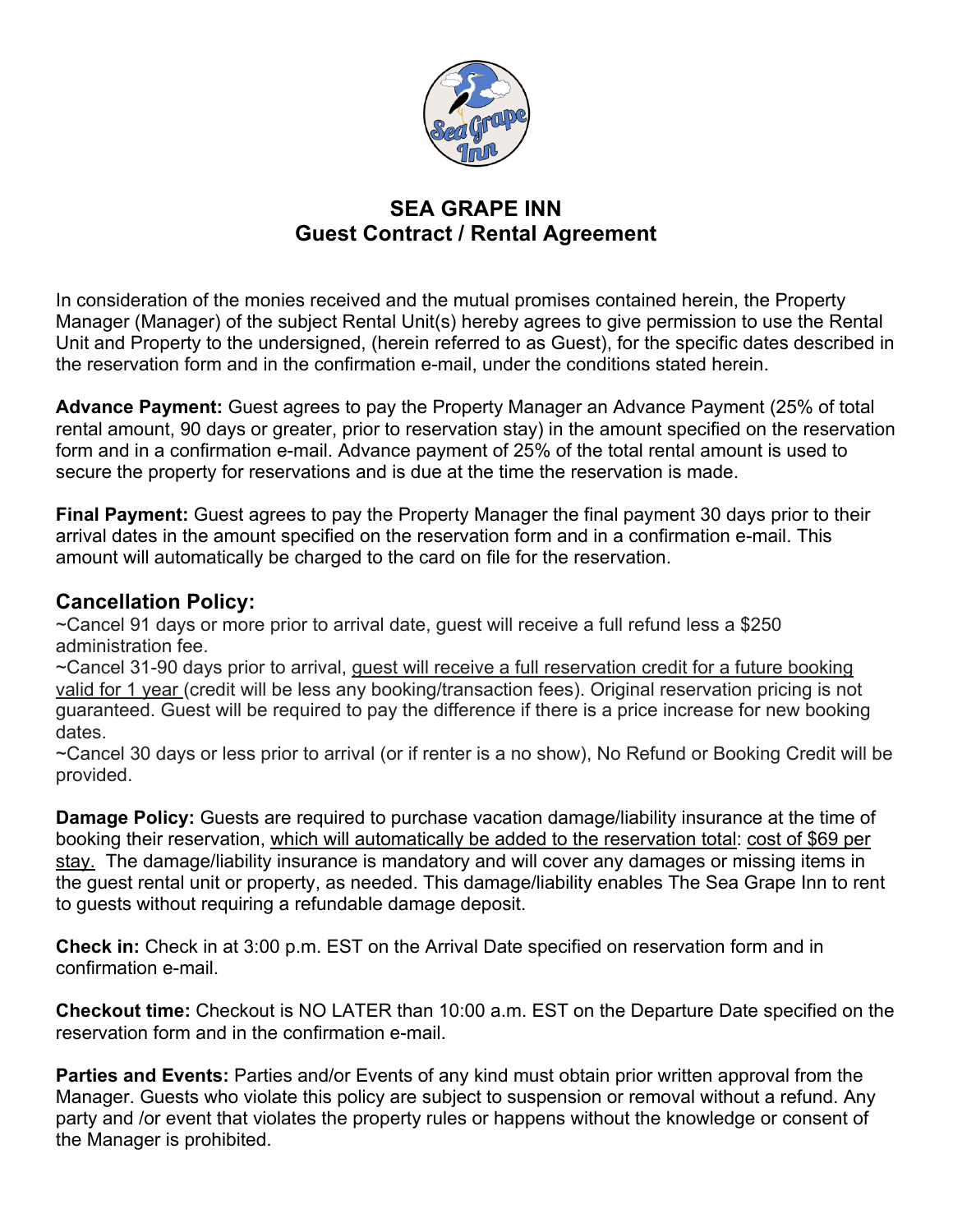## **Pets or Service Animals**

Pets or Service Animals are Not Allowed on the property or allowed to stay in the rental unit.

**Smoking is Prohibited (Including E Cigarettes and Vaping): All rental units and the property are** NON-SMOKING. Any form of smoking is prohibited inside the rental units, including the lanai (screened porch), as well inside any common areas of the property. There will be an additional minimum charge of \$1000 for any violation of this policy, which will be charged to the credit card on file.

**Notification:** It is the Guest's sole responsibility to inspect the Property upon arrival. Guests assume the entire risk of injuries arising from the use of the Property.

**Property Inspections:** All problems, including inadequate cleaning and damage must be reported to the Property Manager within 24 hours of check-in for the prior guest to be held responsible. Property Manager reserves the right to enter premises at any time for the purpose of effecting necessary inspections, repairs, or maintenance.

**Occupancy:** The maximum number of occupants allowed in the Rental Unit is specified in the reservation. Overcrowding or misrepresentation is grounds for immediate revocation of the permission to use the Rental Unit and Property, as well as removal of Guest without refund. The Guest is the person who will occupy the Rental Unit. Parents may not book Rental Units for their children that are under the age 25 years old, unless the parents are staying in the Rental Unit or a 2<sup>nd</sup> Rental Unit on the Property during the same dates as their children. The Guest must be staying in the Rental Unit for the entire time of the reservation and take full responsibility for the Rental Unit. Small children are the responsibility of the Guest. Children should not roam free on balconies, climb on furniture, hang out of windows, or engage in other unsupervised activities. Use is at your own risk.

**Personal Items:** The Property Manager and Property are NOT responsible for the theft of any guest's personal items during the stay or left in the Rental Unit after guest checkout.

**Restrictions on Rental Unit and Property Use:** Guests are prohibited from engaging in any unlawful activity or any other activity that constitutes a nuisance. Violation of this provision will result in a warning. If the behavior or activity continues after the warning, the Guests permission to use the Rental Unit and Property can be revoked without a refund. All Guests must comply with the Rental Unit and Property Rules and Regulations that are provided in each Rental Unit Information Notebook. The Property may not be used for any activity in violation of local, state or federal laws.

**Subletting and Assignment:** Guests may not sublet, sublicense, or otherwise grant any rights to the Property.

**Attorney's Fees:** If Property Manager consults legal counsel or a professional collection service for collecting any amounts due to Property Manager under this Agreement, Guest shall be responsible for all costs of litigation and/or collection in case of such, including actual attorney's fees.

**Effective Date:** Notwithstanding anything to the contrary, this Guest Contract / Rental Agreement is binding and effective when no signature is required, and Guest's affirmative assent to the terms is expressed by Guest's reservation of the unit. If a Guest desires to terminate this agreement due to lack of assent, he/she must do so within 90 days of the arrival date.